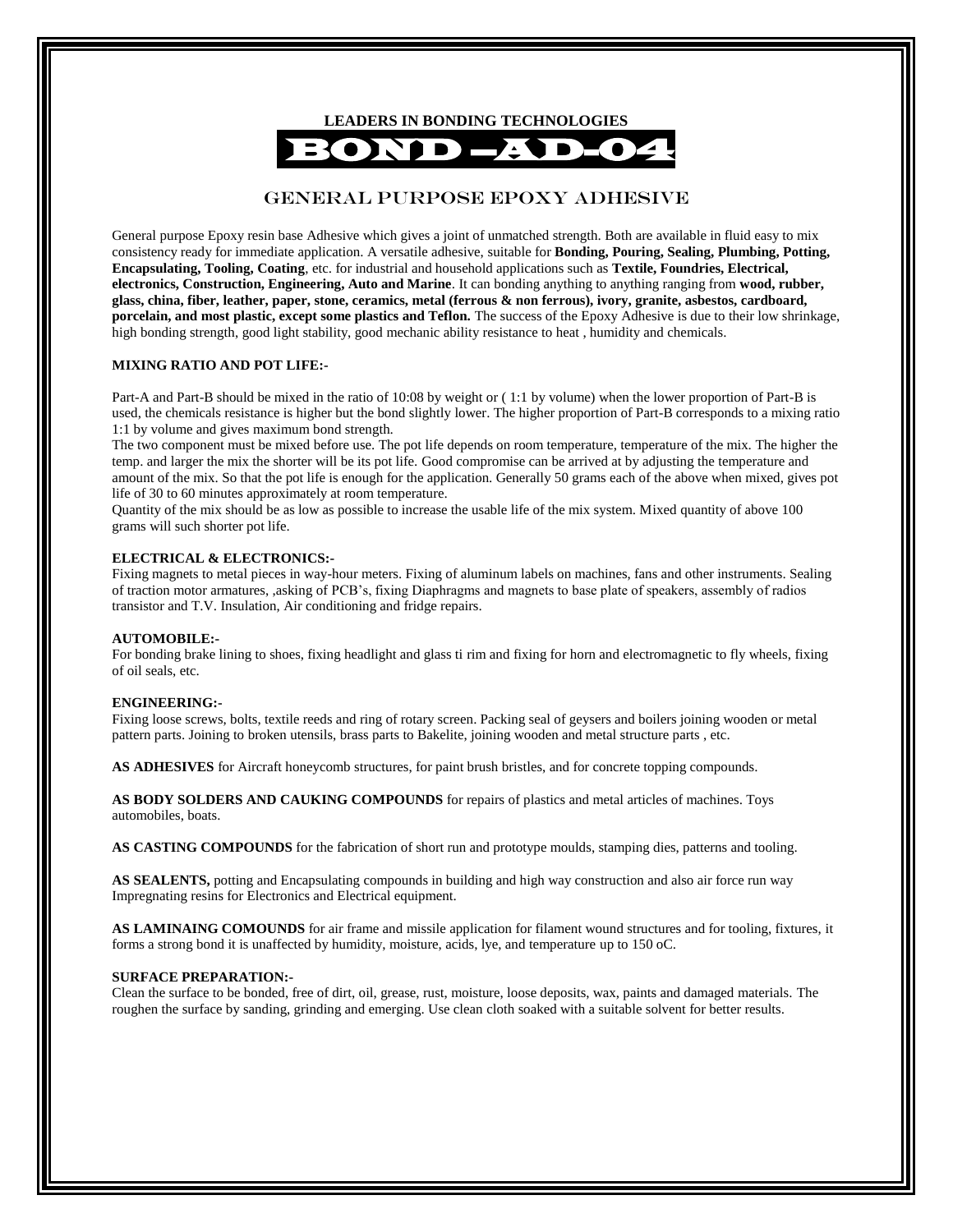# **SPECIFICATIONS**

| <b>PROPERTIES</b>                       | Part-A           | Part-B            | <b>Mixture</b>                             |  |  |
|-----------------------------------------|------------------|-------------------|--------------------------------------------|--|--|
| Color                                   | St hazy liquid   | Yellow to brown   | Yellow to brown liquid                     |  |  |
|                                         |                  | liquid            |                                            |  |  |
| Total solid %                           | $99 + 1\%$       | $99 + 1\%$        | $99 + 1\%$                                 |  |  |
| Density                                 | 1.089            | 0.89              | 0.989 Kg/Ltr                               |  |  |
| <b>Mixing ratio</b>                     | 1 pbv            | 1 pbv             |                                            |  |  |
| <b>Freeze Thaw stability</b>            | Satisfy          | Satisfy           | Satisfy                                    |  |  |
| Service Temp.                           | $-20-80$ oC      | $-20-80$ oC       | $-20 - 80$ oC                              |  |  |
| Pot life of mix at R.T.                 |                  |                   | 60-90 minutes                              |  |  |
| Tack free time at R. T.                 |                  |                   | 2-3 hours                                  |  |  |
| <b>Cure schedule</b>                    |                  |                   | 24 hrs at 25 oC                            |  |  |
|                                         |                  |                   | 2 hrs at $60$ oC                           |  |  |
|                                         |                  |                   | 30 minutes at 120oC                        |  |  |
| Hard Cured Time at R.T.                 |                  |                   | 7 days                                     |  |  |
|                                         |                  |                   |                                            |  |  |
|                                         |                  |                   |                                            |  |  |
|                                         |                  |                   | 90-120 micron                              |  |  |
| DFT per coat                            |                  |                   |                                            |  |  |
|                                         |                  |                   |                                            |  |  |
| Coverage per coat / Kg for              |                  |                   | 30-40 Sq. mtr with 25 microns thickness on |  |  |
| coatings                                |                  |                   | smooth surface                             |  |  |
| % Elongation                            |                  |                   | 5%                                         |  |  |
| <b>Heat resistance</b>                  |                  |                   | No effect up to 150 oC                     |  |  |
| <b>Water absorption</b>                 |                  |                   | 0.50 % maximum                             |  |  |
| Shear strength metal to metal           |                  |                   | More than 250 kgs / cm2                    |  |  |
| Compressive strength on block of        |                  |                   | More than 3000 kgs / cm 2                  |  |  |
| adhesive                                |                  |                   |                                            |  |  |
| Cleavage strength MS to MS              |                  |                   | 360-400 kg / 25 mm                         |  |  |
| <b>CHEMICAL RESISTANCE</b>              |                  |                   | No effect                                  |  |  |
| <b>WATER</b>                            |                  |                   | No effect                                  |  |  |
| 25 % sulphuric Acid                     |                  |                   |                                            |  |  |
| 50 % sulphuric Acid<br><b>20 % NaOH</b> |                  |                   | No effect<br>No effect                     |  |  |
|                                         |                  |                   |                                            |  |  |
| Con. HCL                                |                  |                   | No effect                                  |  |  |
| <b>Shelf Life</b>                       | 12 months        | 12 months         |                                            |  |  |
| Packing's in Tin & carboys              | 1, 5, 10 & 30 Kg | 0.8, 4, 8 & 24 Kg | Part-A & B = 1.08, 9, 18 & 54 kg           |  |  |

## **Special Note :- Can add For putty ( filler like Talc, Barytes, calcium carbonate, silica flour, etc) and for Mortar can add ( Filler Quartz sand, glass grains, etc ) as per your requirements.**

The information contain here in is reliable and accurate the best of our knowledge. Technical services will provided for guidance when required. However conditions of uses and methods of application are beyond our control, no warranty is expressed or implied.

#### ALSO AVAILABLE CONSTRUCTION CHEMICALS FOR REPAIRS, REHABILATION OF BUILDING, BRIDGE, DAM, CANAL, TUNNEL & MARINE STRUCTURES, ETC.

|                 | <b>PAINTS</b>         | <b>GROUTS</b>          | <b>CONCRETE</b><br><b>ADMIXTURE</b> | <b>FLOORINGS</b>    | <b>WATERPROOFING</b>     | <b>ADHESIVE</b> | <b>LACOUERS</b>    |
|-----------------|-----------------------|------------------------|-------------------------------------|---------------------|--------------------------|-----------------|--------------------|
| EPOXY<br>EPOXY  |                       | CEMENT-POLYMER         | MICRO CONCRETE                      | EPOXY               | <b>ACRYLIC COPOLYMER</b> | EPOXY           | SOLVENTED          |
| POLYURATHANE    | POLYURATHANE<br>EPOXY |                        | <b>PLASTICIZERS</b>                 | POLYURATHANE        | POLYMER POWDER           | <b>ACRYLICS</b> | <b>WATER BASE</b>  |
| <b>ACRYLICS</b> | ANTI CORROSIVE        | <b>EXPANSIVE GROUT</b> |                                     | NON METTALIC CEMENT | WATERREPPALLENT          |                 | <b>NC-ACRYLICS</b> |
|                 |                       |                        |                                     |                     |                          |                 |                    |

### TECHNICAL SERVICES & Technical assistance

Information is available by calling the Mr Bond Technical Service at: Email:- Costomercare@mrbond.org